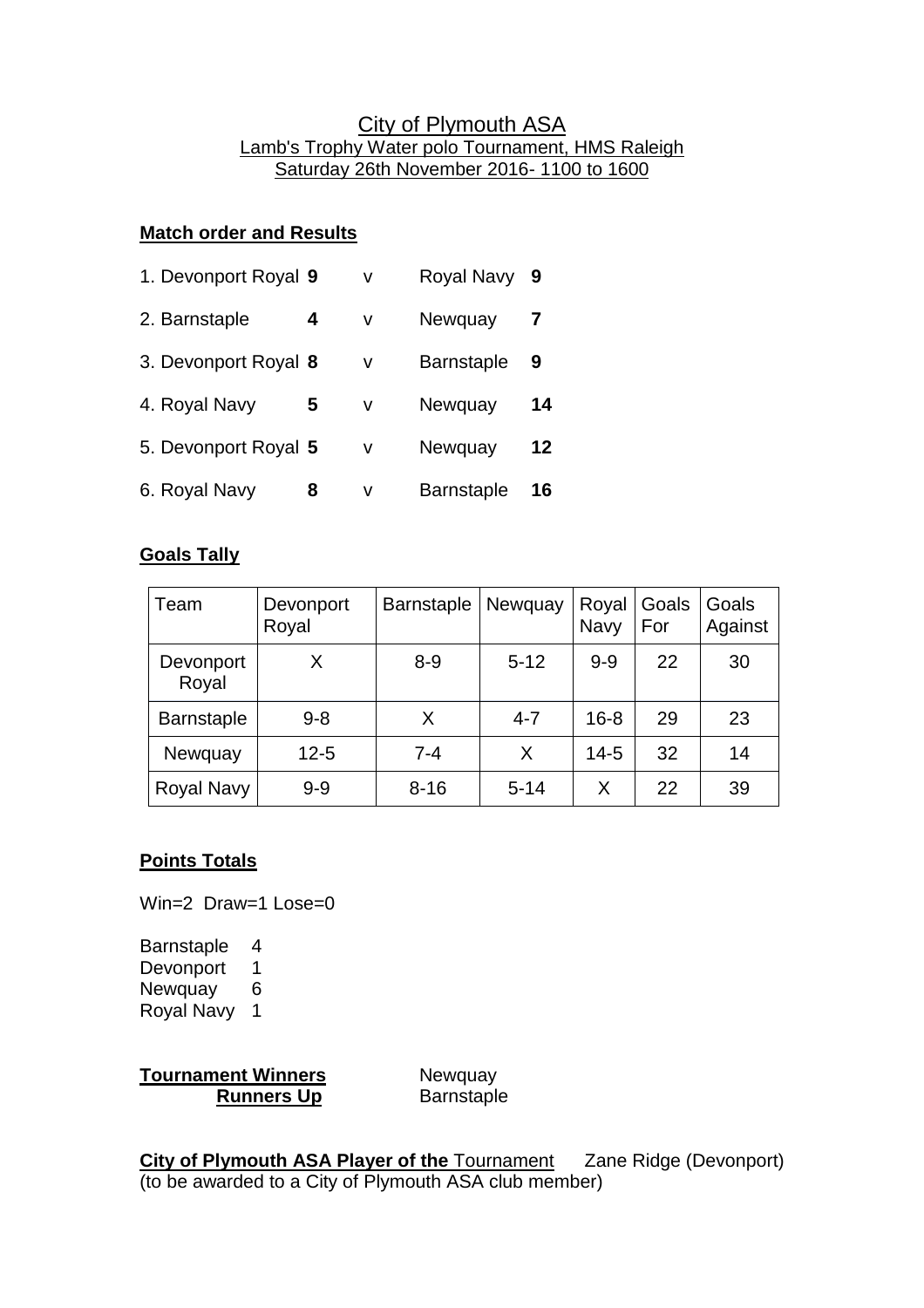#### **Lamb's Trophy 2016 Report**

Having been escorted to the pool at HMS Raleigh, the teams got their trunks on and prepared for the tournament ahead.

The first match was Devonport Royal vs the Royal Navy team, and the RN team went out hard and scored the first two goals. However Devonport picked themselves up and managed to draw back level with the Navy, and as the Navy began to tire in the second half Devonport pushed ahead to lead 8-5. After a few words from coach and a series of major fouls by Devonport the Navy team managed to score the final goal in the last minute to draw 9-9.

Up next were Newquay and Barnstaple each with only one substitute a piece, the game was frantic from the off with two major fouls in the first two minutes; although neither side managed to make the most of the extra player. It was Barnstaple that scored the first and second goals, before another major foul allowed Newquay to get onto the score board. The game was neck and neck from this point on with each team drawing level and then acceding a goal, although it wasn't until just before the end of the third quarter that Newquay managed to pull ahead. Unfortunately for Barnstaple a few silly mistakes led to them giving away two penalties in the final quarter after which they never quite recovered, leaving the final score 4-7 to Newquay.

Barnstaple were straight back on to play Devonport for the third match, which was to be another close fixture. Barnstaple scored the first goal and Devonport weren't far behind, again the goals seemed to come from one side and then the other. Although Devonport did take the lead at the end of the first quarter, Barnstaple had managed to get the score back even by the end of the second quarter.

In the third quarter Barnstaple upped their game and had a three goal advantage by the end however Devonport were not going down without a fight, and Barnstaple were beginning to flag. In the last minute of the game it looked as though Devonport had managed another draw, but with only seconds to go Barnstaple's James Baker managed to sneak a goal in, making the final score 8-9 to Barnstaple.

The Navy and Newquay were in the pool for the next match, and by the end of the first quarter the game seemed quite even with only a one goal difference, despite the Navy giving away an early penalty. The second quarter however set the two teams apart with Newquay really taking the lead ending the second quarter 3-8. Unfortunately for the Navy they never really recovered from that point on, although in the last few minutes they made a final push scoring the last two goals to make the final score 5-14 to Newquay.

This time it is was Newquay's turn to get straight back in the pool, now against Devonport; as Devonport knew they could no longer win the tournament the decision was made to give some of their younger players some experience against a senior team. With a slow start from Devonport they finally managed to get their first goal in the second quarter and from then on worked steadily to try to keep the score low and get the goals in the back of the net,